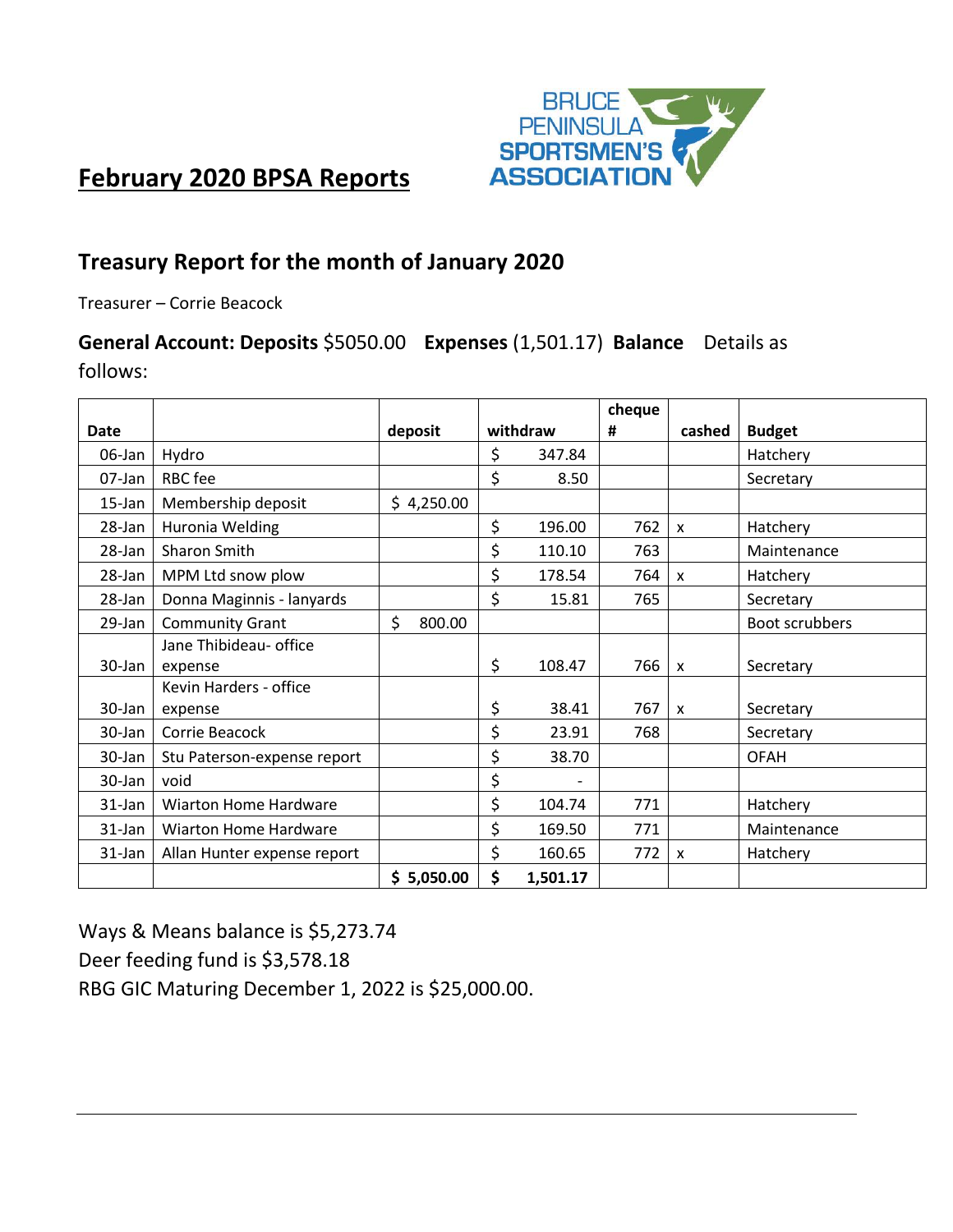No report for scheduling....

Thanks

KAren

### **Upcoming Events**

- The March Break BPSA sponsored skate at the Wiarton Arena will be Wednesday, March 18, 2020.

- Fin Clipping First week of April
- Kids Fish Day May 23rd
- Gateway Seniors Fish Day May 30th

## Rankin Resource Group Inc. Meeting

### MNRF Boardroom Owen Sound

### February 5, 2020

Attendees:

Doug Pruder, Art Ward, Craig Todd, Larry Isbester, Bob Hunt, Dave Weir, John Bittorf, Jim Hastie

Regrets:

Deb Diebel, Bill Essey, Andy Koshan, Beth Anne Currie, Cindy Cartwright,

Art Ward (chair) called the meeting to order at 7:00 pm

Review October 2, 2019 meeting minutes: MOTION: accept the minutes as presented Jim, second Doug – CARRIED

Review February 5, 2020 Financial Statement: MOTION: accept the financial statement as provided Dave, second by Jim - CARRIED

On-going business:

Loon Nesting Platforms

- platforms are stored at the Isaac Lake dock ready to go in – we need Cindy to give further direction, several members are ready to help

- using the ice cover may be preferred but a boat is available from Jim if it must be done after ice out

- some discussion around locations, mooring to the lake bed, cover material and reflectors

ACTION: Craig will contact Cindy to see what her availability is to move this forward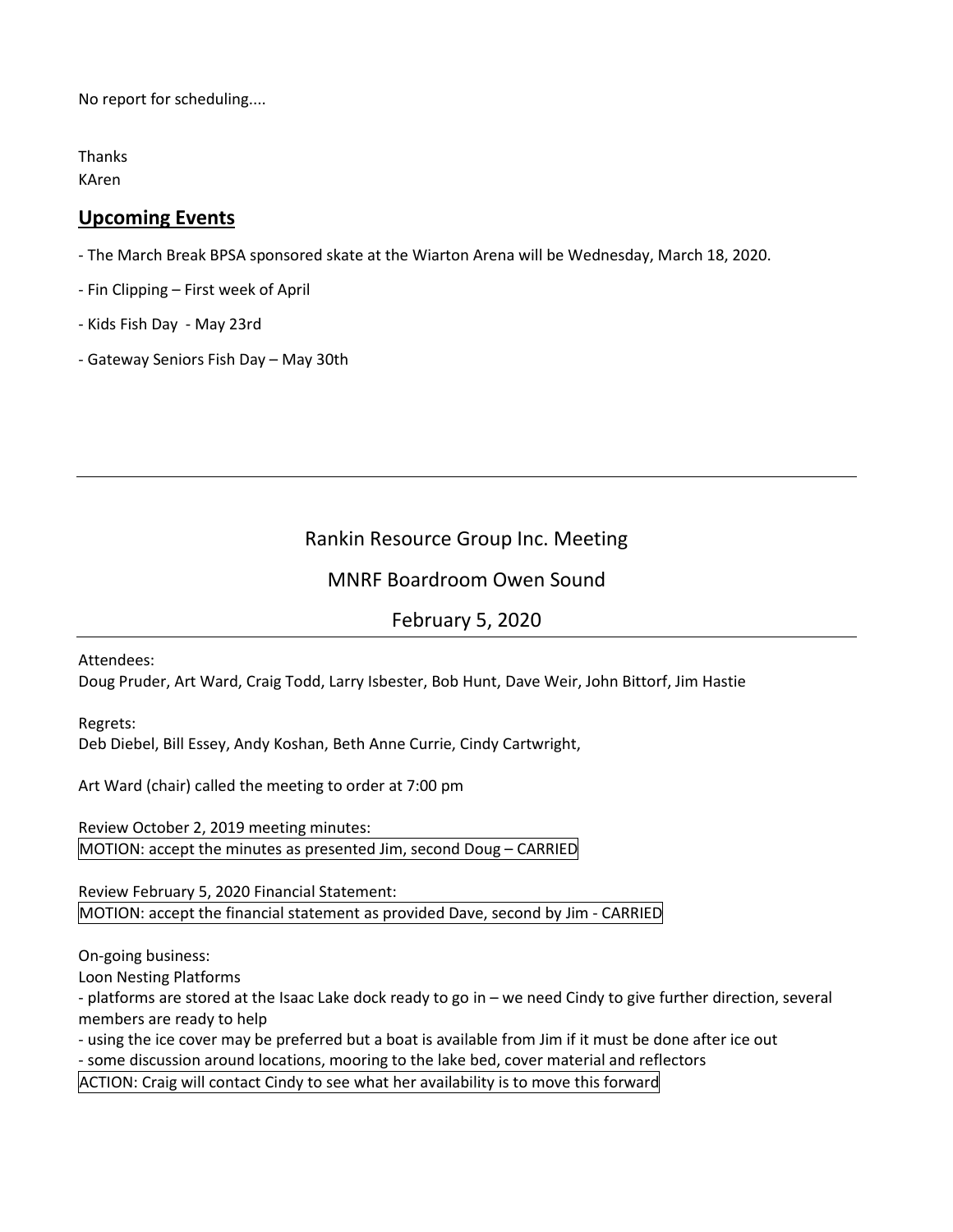Garbage Clean-up:

- Art talked to the Nuttall's and she has agreed to do the clean-up around Isaac Lake, Pike River and Spry Lake access points for 2020 – same price as 2019 - \$2,000.

MOTION: to contract the Nuttall's to do the clean-up around Isaac Lake, Pike River and Spry Lake access points for 2020 at the same price – Larry, second Dave - CARRIED

AGM Date – Art:

- April  $1<sup>st</sup>$  7Pm location to be decided
- year end financials should be ready from Tracy Dinsmore
- election of officers chair, vice chair, clerk and treasurer

Boat Lake Rankin River Closed Signs:

- several months back we had approved a motion to make the signs, approved a design and cost, Rob Cresswell has a sign guy at a good price – no correspondence on this since, seems to have fallen through the cracks in time.

ACTION: Craig will contact Rob to find out where these signs are

Phragmites:

- Art talked with Jesse Heindrich from Lands and Forests – they spray and burn

- the spots where it is in Isaac Lake are hard to get to and some are fairly easy

- John talked about cutting seed heads before they mature and cutting the stalk under water

ACTION: John will into some other options

MNRF MOU – Craig:

– the MNRF continues to update the Memorandum of Understanding that spells out the details of the agreement between the RRG and MNRF for co-management of the Isaac Lake Crown lands. There have been some issues around the SON court case and the method by which the RRG can lease out agricultural lands on the property. The district manager felt these can be mitigated and it is a priority to get this done. When ready a final copy will be brought or emailed to the group for discussion and approval.

- there is a strong chance Craig will be retired shortly – he will do his best to make sure there is another contact person within MNRF for the group.

Open Discussion: none

Meeting adjourned at 9:15 pm

Next meeting date: April 1<sup>st</sup> AGM - details to follow

# **Family Day Open House 2020**

Once again the Family Day open house at the BPSA was a great success. With an estimated count of guest of over 200 people.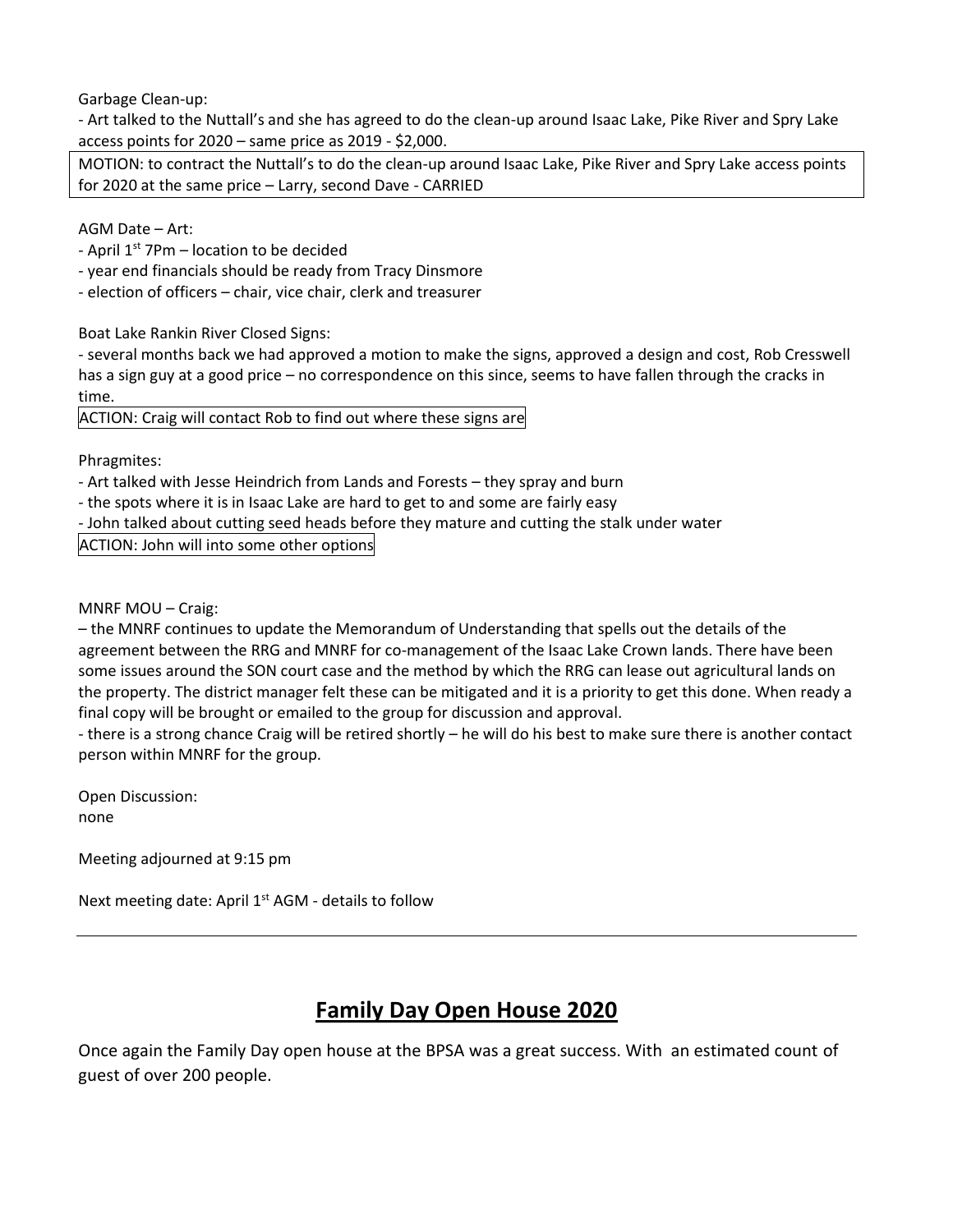This was a fabulous opportunity to once again show the local residents what we have to offer and what we provide for the community. These are great opportunities to open our doors to the public. We had an excellent turnout from Dignitaries, teachers and families with the youngsters. All which enjoyed the displays of all of our activities great hotdogs and of course Ice Cream Bars.

We had fantastic turnout of over 25 volunteers , thank you to everyone who participated to make the day a great success. It's so nice to see everything we have to offer when all of our clubs activities are there to represent in one gathering .

Great interest was shown in all the branches of our club from the Hatchery , Archery, Firearms safety, Black powder displays and the Handgun Club. I think Jo-Anne wowed the crowd with her monster .460 Cannon she brought for display.

We also like to thank the Kitchen staff for the day. Sharon, Dianne and Lachlan did a great job serving up some of the tastiest hotdogs and ice cream and on such a beautiful day. We're still not sure if Lachlan was there because of the hotdogs or the ice cream bars, but for 9 years old he did well at consuming the tasty treats and for volunteering over 5 ½ hours.. The donations jars brought in just over \$238.

We would like to thank the Bread Depot in Owen Sound where we can no place wholesale orders for pick up to ensure only the freshest of buns. Chapman's Ice Cream from Markdale now sell to us direct via email orders and pick up. We receive all Chapman's products at cost now as per a email via myself and Shannon Ried of Chapman's. Bryce McKinnon offers to deliver the ice cream form Chapman's as a favor to the club.

Once again thank-you to all those involved and made this day what it was .

Great Club spirit. Yours in conservation Kevin Harders

Vice President of the Bruce Peninsula Association.

Chairperson Family Day 2020

#### **Archery Report for February General Membership Meeting 2020**

Archery has been very busy on Tuesday evenings. Normally we have about 20 archers over the evening. We have had 21 new members sign up since October  $1<sup>st</sup>$  for 2020.

On Family Day we had our banner up and a table with different style bows and safety gear on show. A sign up sheet for new people to sign up for an Orientation evening has brought us 10 new potential members.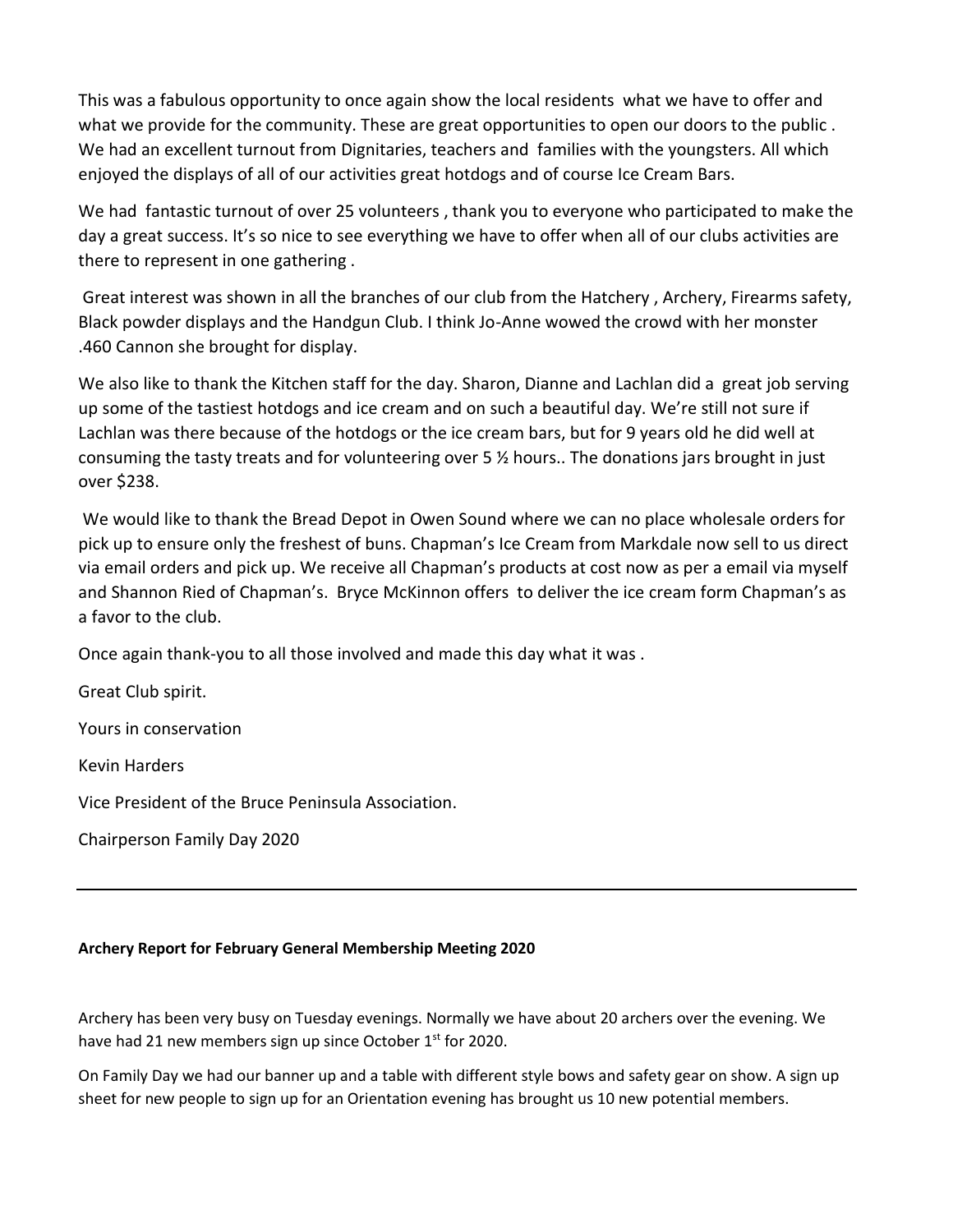We have found that after an event such as Family Day when several new people wish to attend it is better to set up an evening just for new people. It gives time to help each person with learning and is much more comfortable than being tossed into the ring with all the experienced archers.

The Orientation dates are February 25<sup>th</sup> and March 3. Space is still available in the March time slots.

Special Thank You to Corrie and Bruce Beacock for opening and running the program on Tuesday the 18<sup>th</sup>. They had 23 people that evening.

Bruce Peninsula Sportsmen's Association 611 Northacres Road, P.O. Box 548 Wiarton, On N0H 2T0 bpsportsmen.com



### **Feb. 2020 Handgun Club Report**

Handgun Club Memberships are holding at 2019 levels and we have several new prospective Members completing their probationary periods.

The HG Club's finances remain stable and we are in good condition as we enter the new year.

#### **Youth and Ladies Firearm Safety Programs:**

Both the Youth Firearm Safety and The Ladies Firearm program will wrap up on Sunday, Feb. 23/20. The Youth program had thirty four (34) youngsters participate and the Ladies Sunday Evening program had twentyfive (25) Ladies participating. The HG Club provided a minimum of ten (10) volunteer's each Sunday for the youth group and four to seven volunteers each Sunday evening for the Ladies group. Thank you to all the volunteers who make these programs possible.

Awards will be presented on Feb. 23/20.

#### **Firearms Licenses:**

The HG Club's Firearms and Ammunition Licence is coming up for renewal in May and no problems are anticipated.

#### **Firearm(s) purchase:**